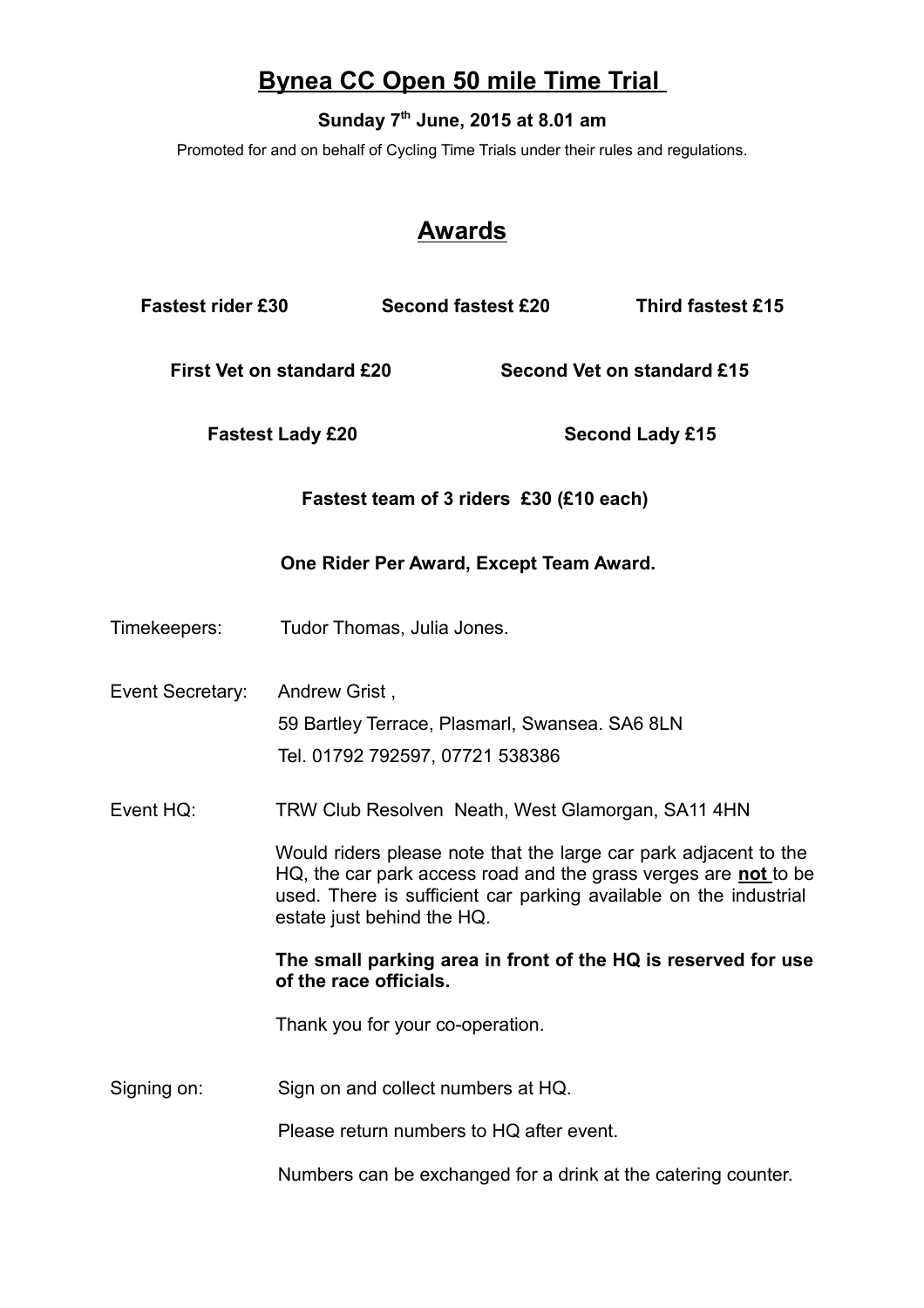Course details : R50/3C – Resolven – Aberdulais Circuit.

**START at first lay-by east of Resolven roundabout on A465 at the east edge of the most western drain cover. Continue eastwards on A.465 dual carriageway to Blaengwrach Roundabout. Bear left along cross valley link road to junction with old vale of Neath road, B4242. Bear left along B4242 going westwards via Pentreclwdda to "30" sign at Resolven. Continue on B4242 via Abergarwed, Ynysarwed, to climb to top of Rock and Fountain. Continue westwards on B4242 to Aberdulais village sign to junction with A4109 (Give Way). Bear left down A4109 through village to Aberdulais Interchange (9.602 miles) where take 1st.left down slip road to join A.465 dual carriageway eastbound. Proceed eastwards on A465 to Resolven roundabout. Take second exit continuing on A.465 to pass START point at the start of the second circuit (15.385 miles) Continue eastwards on A.465 dual carriageway via Blaengwrach Roundabout, Pentreclwdda, Abergarwed, Ynysarwed, Aberdulais and Resolven roundabout to take second exit on A465 to pass START point at the start of third circuit (30.771 miles). Continue as before on third circuit to pass START point. Continue eastwards on A.465 dual carriageway to Blaengwrach Roundabout. Bear left along cross valley link road to junction with old vale of Neath road, B4242. Bear left along B4242 to FINISH at mark on road opposite Rheola pond. (50.198 miles)**

In the interests of your own safety, Cycling Time Trials and Bynea CC strongly advise you to wear a hard shell helmet which meets an internationally accepted safety standard.

In accordance with rule15, all junior competitors must wear such a helmet.

It is also recommended that a flashing or constant rear light is fitted to your bicycle and is active whilst the bicycle is in use.

Please call out your number as you cross the finish line.

**Best of luck and have a safe ride – Andrew Grist - event sec.**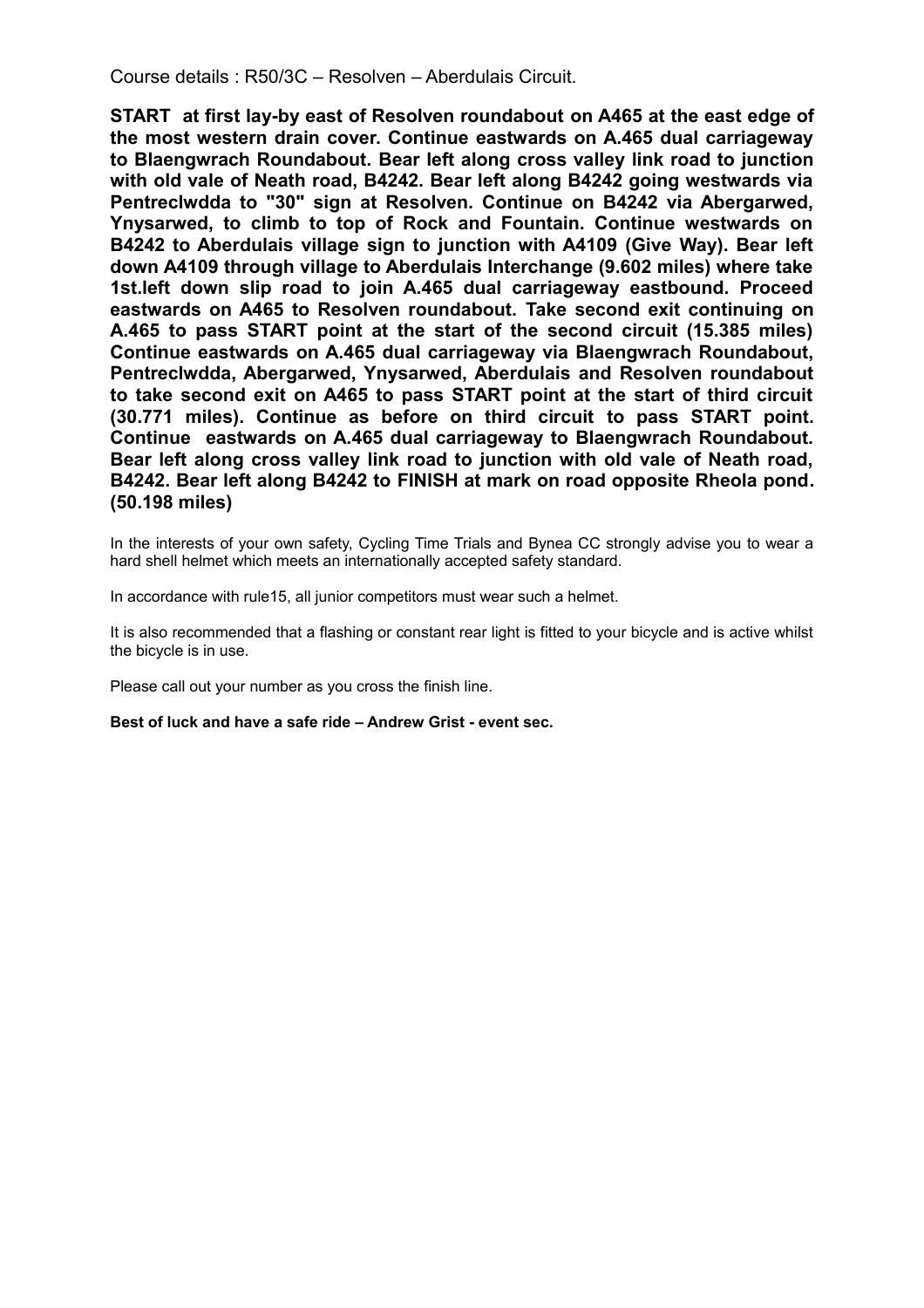## **Order of start from 8.01 am**

| <b>No</b>       | <b>Name</b>            | Club                           |                         | Cat   Vet Std. |
|-----------------|------------------------|--------------------------------|-------------------------|----------------|
| 1               | John Evans             | <b>Bynea Cycling Club</b>      | V                       | 2:25:05        |
| $\overline{2}$  | Rob Allen              | Milford Tritons CC             | S                       |                |
| $\overline{3}$  | Alicia-Jayne Thorbjorn | Cardiff Jif                    | $\overline{\text{LS}}$  |                |
| $\overline{4}$  | <b>Mark Rooke</b>      | Rhondda Triathlon Club         | $\vee$                  | 2:17:26        |
| 5               | <b>Emyr Griffiths</b>  | <b>Bynea Cycling Club</b>      | $\vee$                  | 2:18:43        |
| $\overline{6}$  | Alan Haycox            | <b>Bike Doctor</b>             | $\vee$                  | 2:22:19        |
| $\overline{7}$  | Dean David             | <b>Bynea Cycling Club</b>      | $\overline{\mathsf{s}}$ |                |
| $\overline{8}$  | <b>Tom Arnold</b>      | <b>Milford Tritons CC</b>      | $\overline{\mathsf{s}}$ |                |
| $\overline{9}$  | <b>Steven Bennett</b>  | Acme Whs (Rhondda) CC          | $\overline{\mathsf{V}}$ | 2:16:32        |
| 10              | <b>Christopher Lee</b> | Merthyr CC                     | $\overline{\mathsf{V}}$ | 2:18:18        |
| 11              | Peter Asplin           | <b>Bynea Cycling Club</b>      | $\overline{\mathsf{V}}$ | 2:34:30        |
| 12              | <b>Heather Dennis</b>  | Cardiff Ajax CC                | LV                      | 2:26:52        |
| 13              | <b>Carl Scott</b>      | Pembrokeshire Velo             | $\overline{S}$          |                |
| 14              | David Thomas           | Rhondda Triathlon Club         | $\overline{\mathsf{s}}$ |                |
| 15              | <b>Kevin Williams</b>  | <b>Bournemouth Jubilee Whs</b> | $\vee$                  | 2:20:54        |
| 16              | <b>Rob Collins</b>     | <b>Team NBCC</b>               | $\overline{\mathsf{s}}$ |                |
| 17              | <b>Paul Rees</b>       | <b>Bynea Cycling Club</b>      | $\overline{\mathsf{V}}$ | 2:20:00        |
| 18              | Rhydian Evans          | <b>CC Blaenau Gwent</b>        | $\overline{S}$          |                |
| 19              | Nicholas Cleave        | <b>Swansea Wheelers</b>        | $\overline{\mathsf{V}}$ | 2:16:32        |
| $\overline{20}$ | David Evans            | Worcester St. Johns CC         | $\vee$                  | 2:23:54        |
| $\overline{21}$ | Lee-Michelle Jones     | <b>Bynea Cycling Club</b>      | LV                      | 2:27:53        |
| $\overline{22}$ | <b>Andrew Williams</b> | Merthyr CC                     | $\vee$                  | 2:19:34        |
| $\overline{23}$ | Gerwyn Davies          | Rhondda Triathlon Club         | $\overline{\vee}$       | 2:21:49        |
| $\overline{24}$ | <b>Ross McNally</b>    | Pembrokeshire Velo             | $\overline{S}$          |                |
| 25              | Andi Timothy           | Club Revo Racing               | $\overline{\vee}$       | 2:23:21        |
| 26              | <b>Mark Brown</b>      | Pembrokeshire Velo             | $\overline{S}$          |                |
| $\overline{27}$ | Lowenna Smith          | <b>Cadence RT</b>              | $\overline{\text{LS}}$  |                |
| 28              | <b>Nigel Williams</b>  | Merthyr CC                     | $\vee$                  | 2:20:54        |
| $\overline{29}$ | David Long             | Acme Whs (Rhondda) CC          | $\overline{\mathsf{S}}$ |                |
| $\overline{30}$ | <b>Justin Ford</b>     | <b>CC Blaenau Gwent</b>        | $\overline{\vee}$       | 2:16:04        |
| 31              | <b>Andrew Jones</b>    | Cardiff Triathletes - SCU      | ${\mathsf S}$           |                |
| 32              | <b>Neil Davies</b>     | Rhondda Triathlon Club         | $\overline{\mathsf{V}}$ | 2:16:32        |
| 33              | <b>Tony Krol</b>       | Pembrokeshire Velo             | $\vee$                  | 2:17:52        |
| 34              | <b>Gary Flower</b>     | Acme Whs (Rhondda) CC          | $\vee$                  | 2:18:18        |
| 35              | David Francis          | <b>Team NBCC</b>               | V                       | 2:16:59        |
| 36              | <b>Philip Batch</b>    | <b>Bynea Cycling Club</b>      | $\vee$                  | 2:24:29        |
| 37              | Gareth Hill            | Abercynon Road Club            | V                       | 2:16:59        |
| 38              | John Shehan            | <b>Bynea Cycling Club</b>      | $\vee$                  | 2:32:18        |
| 39              | Mark Rosser            | <b>Ogmore Valley Whs</b>       | $\vee$                  | 2:17:26        |
| 40              | Luke Cornish           | <b>Cwmcarn Paragon</b>         | ${\mathsf S}$           |                |
| 41              | Paul Griffiths         | Cardiff Ajax CC                | V                       | 2:25:05        |
| 42              | <b>Mark Thomas</b>     | Rhondda Triathlon Club         | $\vee$                  | 2:20:00        |
| 43              | Roscoe Howell          | Pembrokeshire Velo             | ${\mathsf S}$           |                |
| 44              | Marc Durkin            | Cardiff Ajax CC                | $\overline{S}$          |                |
| 45              | Nick Brown             | <b>Team NBCC</b>               | $\overline{\mathsf{V}}$ | 2:23:21        |
| 46              | Peter Murrieri         | M&D Cycles                     | $\vee$                  | 2:22:19        |
| 47              | <b>Guy Evans</b>       | Hereford & Dist Whs CC         | $\vee$                  | 2:22:49        |
| 48              | Stephen Landeg         | <b>Ogmore Valley Whs</b>       | V                       | 2:25:43        |
| 49              | <b>Arwel Davies</b>    | <b>Bynea Cycling Club</b>      | V                       | 2:16:04        |